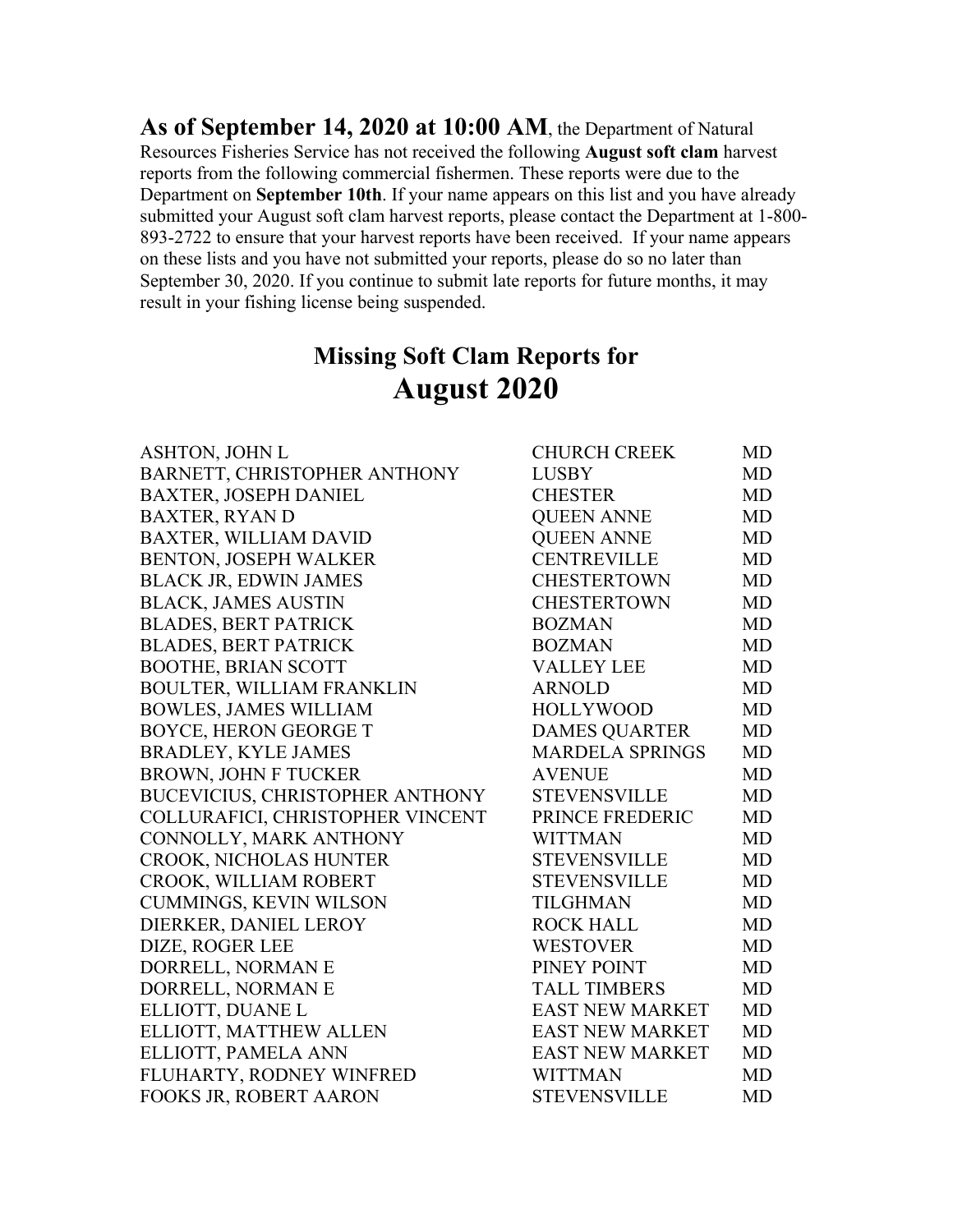| FORD JR, JAMES E                   | <b>EASTON</b>         | <b>MD</b> |
|------------------------------------|-----------------------|-----------|
| GARDNER, MICHAEL LESTER            | <b>DENTON</b>         | <b>MD</b> |
| GILMER, ROBERT WAYNE               | <b>STEVENSVILLE</b>   | <b>MD</b> |
| <b>GRIMES JR, EDWARD ELLSWORTH</b> | <b>STEVENSVILLE</b>   | <b>MD</b> |
| HAMILTON, MICHAEL WAYNE            | <b>STEVENSVILLE</b>   | <b>MD</b> |
| HAMPTON, ROBERT KENLEY             | <b>CENTREVILLE</b>    | <b>MD</b> |
| HANCOCK III, DAVID WILSON          | <b>STOCKTON</b>       | <b>MD</b> |
| HOLLAND, KIP ALAN                  | POCOMOKE CITY         | MD        |
| JANDA III, JEROME WILLIAM          | <b>TILGHMAN</b>       | <b>MD</b> |
| <b>JONES, CHARLES ANTHONY</b>      | <b>NEAVITT</b>        | <b>MD</b> |
| <b>JONES, JACOB BRADFORD</b>       | <b>CHESTER</b>        | <b>MD</b> |
| <b>JONES, JAMES RICHARD</b>        | <b>CHESTER</b>        | <b>MD</b> |
| JONES, STEVEN ROY                  | WITTMAN               | <b>MD</b> |
| JORETTE JR, JOHN EDWARD            | <b>CAMBRIDGE</b>      | <b>MD</b> |
| KAYHOE, CHRISTOPHER MATTHEW        | <b>CHESTER</b>        | <b>MD</b> |
| KETTERING III, JOHN WILLIAM        | <b>GRASONVILLE</b>    | <b>MD</b> |
| KETTERING, SCOTT AARON             | <b>CORDOVA</b>        | <b>MD</b> |
| KUBERT, JOSEPH WILLIAM             | <b>CENTREVILLE</b>    | <b>MD</b> |
| LAFOLLETTE JR, DAVID WAYNE         | <b>EASTON</b>         | <b>MD</b> |
| LEDNUM, ALDON C                    | TILGHMAN              | <b>MD</b> |
| LEDNUM, MICHAEL ALAN               | TILGHMAN              | <b>MD</b> |
| LEE JR, THEODORE W                 | <b>CHESTER</b>        | <b>MD</b> |
| LEE, SUZANNE DENISE                | <b>CENTREVILLE</b>    | <b>MD</b> |
| LEE, TROY DONALD                   | <b>CENTREVILLE</b>    | <b>MD</b> |
| LEGG, CORY JOSEPH                  | <b>CENTREVILLE</b>    | <b>MD</b> |
| LEONARD JR, JOSEPH JEREMIAH        | <b>SAINT MICHAELS</b> | MD        |
| LEWIS, CHRISTOPHER SHANNON         | <b>GREENSBORO</b>     | <b>MD</b> |
| LINGERMAN, CHRISTOPHER WESLEY      | <b>ROCK HALL</b>      | <b>MD</b> |
| LOWERY JR, EDWARD BRUCE            | <b>MCDANIEL</b>       | <b>MD</b> |
| LYNCH, HERLEN VERNON               | CENTREVILLE           | <b>MD</b> |
| MARVEL, CHRISTOPHER LEE            | <b>GRASONVILLE</b>    | <b>MD</b> |
| MILLER, TROY DAWSON                | <b>TILGHMAN</b>       | <b>MD</b> |
| MILLIGAN JR, JOHN HARRISON         | <b>PRESTON</b>        | MD        |
| MORRIS JR, WILLIAM S               | <b>BUSHWOOD</b>       | MD        |
| MOTOVIDLAK JR, JOHN EDWARD         | <b>WITTMAN</b>        | MD        |
| NGUYEN, HUNG VAN                   | <b>DENTON</b>         | <b>MD</b> |
| PELLETIER, MICHAEL DENNIS          | <b>ABELL</b>          | <b>MD</b> |
| PEPPER, KYLE RYAN                  | <b>EASTON</b>         | <b>MD</b> |
| PEPPER, MATTHEW COLIN              | <b>SAINT MICHAELS</b> | <b>MD</b> |
| PLATT, KENNETH HECTOR              | <b>CHESTERTOWN</b>    | MD        |
| PRITCHETT JR, STANLEY WILMOE       | <b>CAMBRIDGE</b>      | MD        |
| PRITCHETT, BRIAN L                 | <b>CAMBRIDGE</b>      | MD        |
| PURDY, TODD DUANE                  | <b>GREENSBORO</b>     | <b>MD</b> |
| RINGGOLD JR, JOHN BERNARD          | <b>CHESTER</b>        | <b>MD</b> |
| RINGGOLD, RICHARD TRENT            | HENDERSON             | <b>MD</b> |
| RISLEY, PETER FREDERICK            | <b>GRASONVILLE</b>    | <b>MD</b> |
|                                    |                       |           |